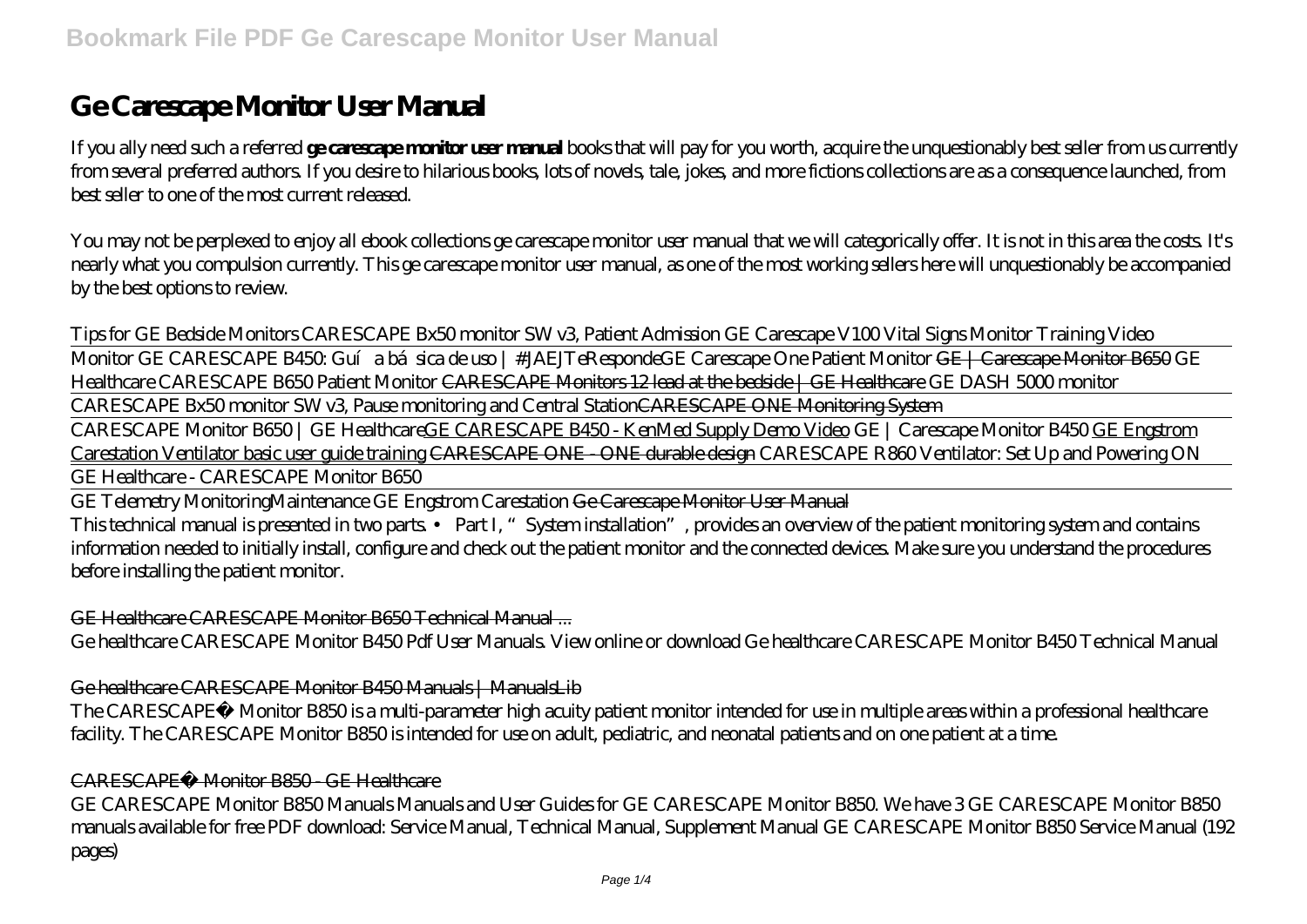#### Ge CARESCAPE Monitor B850 Manuals | ManualsLib

GE CareScape V100 Manuals Manuals and User Guides for GE CareScape V100. We have 2 GE CareScape V100 manuals available for free PDF download: Service Manual, Supplement Manual GE CareScape V100 Service Manual (178 pages)

## Ge CareScape V100 Manuals | ManualsLib

Manuals and User Guides for GE CARESCAPE B125. We have 1 GE CARESCAPE B125 manual available for free PDF download: Supplement Manual GE CARESCAPE B125 Supplement Manual (72 pages)

### Ge CARESCAPE B125 Manuals | ManualsLib

CARESCAPE CIC Central Station, CARESCAPE Clinical Information Center Pro, and CARESCAPE Clinical Information Center all refer to the CIC Pro Clinical Information Center product. Listed below are GE Medical Systems Information Technologies , Inc. trademarks used in this document.

### CIC Pro™ Clinical Information Center - GE Healthcare

The CARESCAPE™ ONE monitor allows you to use the same standardized monitor for all intra-hospital transport needs and is equipped with micromodule technology for complete data continuity and full flexibility across multiple care areas. The CARESCAPE™ ONE monitor allows you to use the same standardized monitor for all intra-hospital transport needs and is equipped with micro-module ...

### CARESCAPE ONE Monitor | Patient Monitoring | GE Healthcare

The CARESCAPE TM ONE system lets you use the same standardized monitor for all in-hospital transport needs. Intuitively designed with smart parameter technology, CARESCAPE ONE provides complete data continuity and full flexibility across multiple care areas.

#### CARESCAPE ONE Monitor - GE Healthcare

The B105 and B125 patient monitors deliver portable monitoring with multi-parameters featuring alarms and physiological data points for adult and pediatric patients. Used as a stand-alone device or interfaced to a network of devices, they give you the added versatility you need across the care continuum.

# B105 and B125 Patient Monitor | Patient Monitoring | GE ...

System overview System overview 3.1 System introduction The CARESCAPE Monitor B450 is a multi-parameter patient monitor for multiple care areas and intra-hospital transport within a professional healthcare facility. 3.2 System components 3.2.1 Monitor The patient monitor can be mains voltage or battery powered. It has an integrated AC/DC power supply unit and it supports up-to two detachable ...

### GE HEALTHCARE CARESCAPE MONITOR B450 TECHNICAL MANUAL Pdf ...

The CARESCAPE™ ONE monitor allows you to use the same standardized monitor for all intra-hospital transport needs and is equipped with...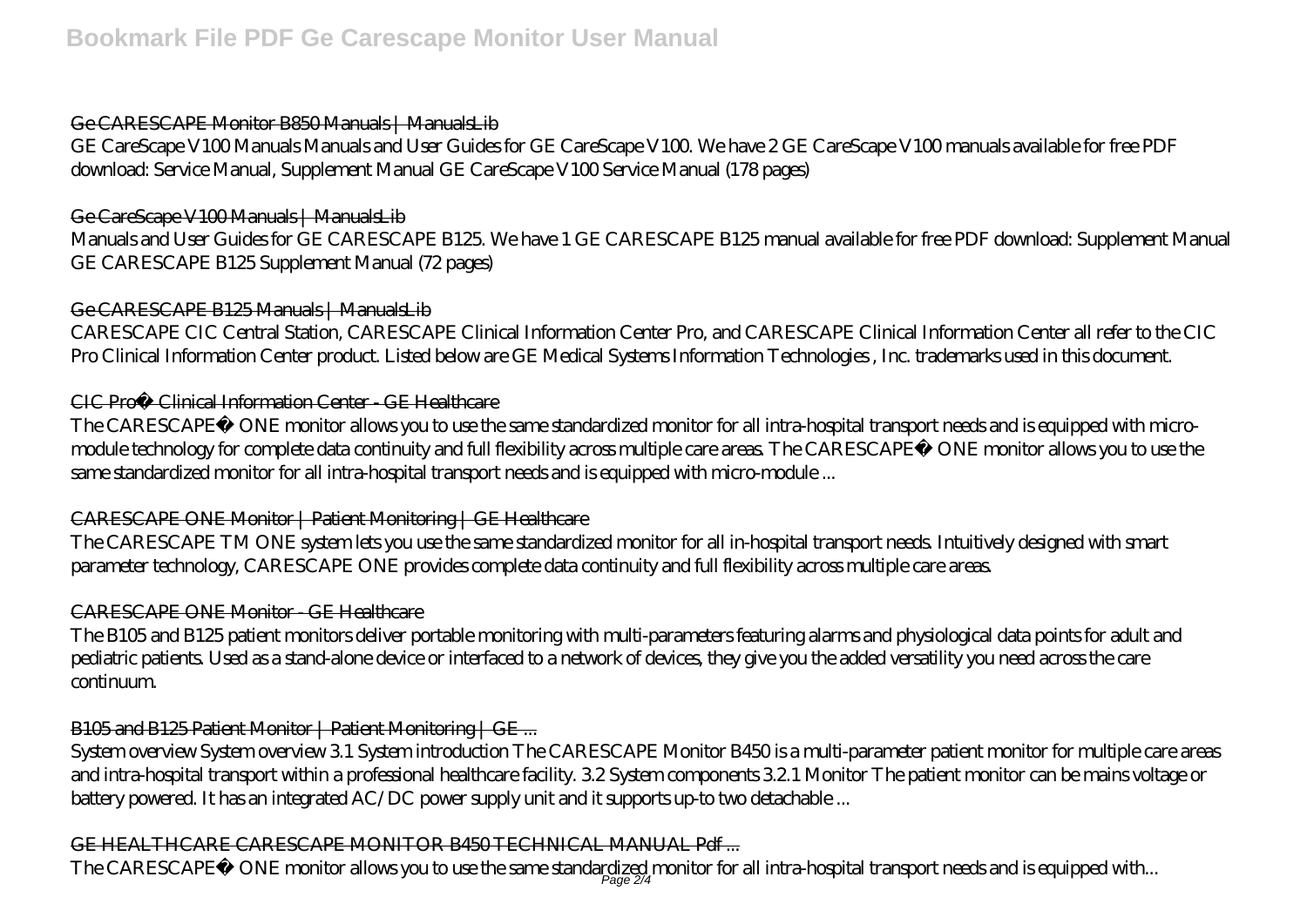CARESCAPE B850 Monitor. The clinically advanced and highly configurable CARESCAPE ™ B850 monitor helps you stay a step ahead with clinical tools tha... CARESCAPE B650 Monitor. The CARESCAPE ™ B650 monitor can help you manage your patient flow by ...

#### Patient Monitoring | GE Healthcare

By combining fast determination times with advanced algorithms, the CARESCAPE V100 monitor helps ensure patient comfort, all while maintaining a high standard of clinical accuracy. It also includes the same advanced parameters and algorithms as other higher-acuity GE Healthcare monitors, ensuring measurement consistency at point of care.

## CARESCAPE V100 Monitor | Patient Monitoring | GE Healthcare

The CARESCAPE™ B450 monitor's simple design is robust enough to meet a wide range of patient-care needs and its compact size allows it to travel easily throughout your hospital. The CARESCAPE B450 monitor works seamlessly with the CARESCAPE ONE monitor or CARESCAPE Patient Data Module (PDM) and one additional e-module, giving you the power to monitor patients with diverse acuities.

### CARESCAPE B450 | Patient Monitoring | GE Healthcare

CARESCAPE B850 Monitor. Adaptability for every acuity (UK Only) 0800-032-9201; Communication Preferences; Contact Us; The clinically advanced and highly configurable CARESCAPE™ B850 monitor helps you stay a step ahead with clinical tools that meet even the highest acuity patient needs. Designed with clinicians, for clinicians, it's an easy-to-use system that fits how you work and handle ...

### CARESCAPE B850 monitor | GE Healthcare

CARESCAPE Monitor B850 Displays Customizable, flexible options for clear viewing of patient data Engineered to help you provide better care, the CARESCAPETMMonitor B850 has two flexible choices in displays, 15-inch non-touch screen and 19-inch touch screen.

### CARESCAPE Monitor B850 Displays - GE Healthcare

Featuring NIBP and three SpO 2 measurement options (TruSignal ™, Nellcor ™, and Masimo ™), the CARESCAPE VC150 monitor also includes pulse rate, advanced temperature-measurement options, and customizable manual observation. And it's all seamlessly integrated into your workflow. Configuration & serviceability made easy

### CARESCAPE VC150 Vital Signs Monitor | GE Healthcare

The CARESCAPE Monitor B450 gives you uninterrupted patient monitoring and data continuity, wherever your patient goes within the hospital. Access the data you need quickly and easily – even during intra-hospital transport. Configure alarm systems to match your needs. Seamless physiologic data access can help enable fast treatment decisions.

### CARESCAPE Monitor B450 | GE Healthcare

T-2 CARESCAPE V 100 Vital Signs Monitor 2048723 001A 19 April 2010 NOTE: The information in this manual applies to CARESCAPE V 100 Vital